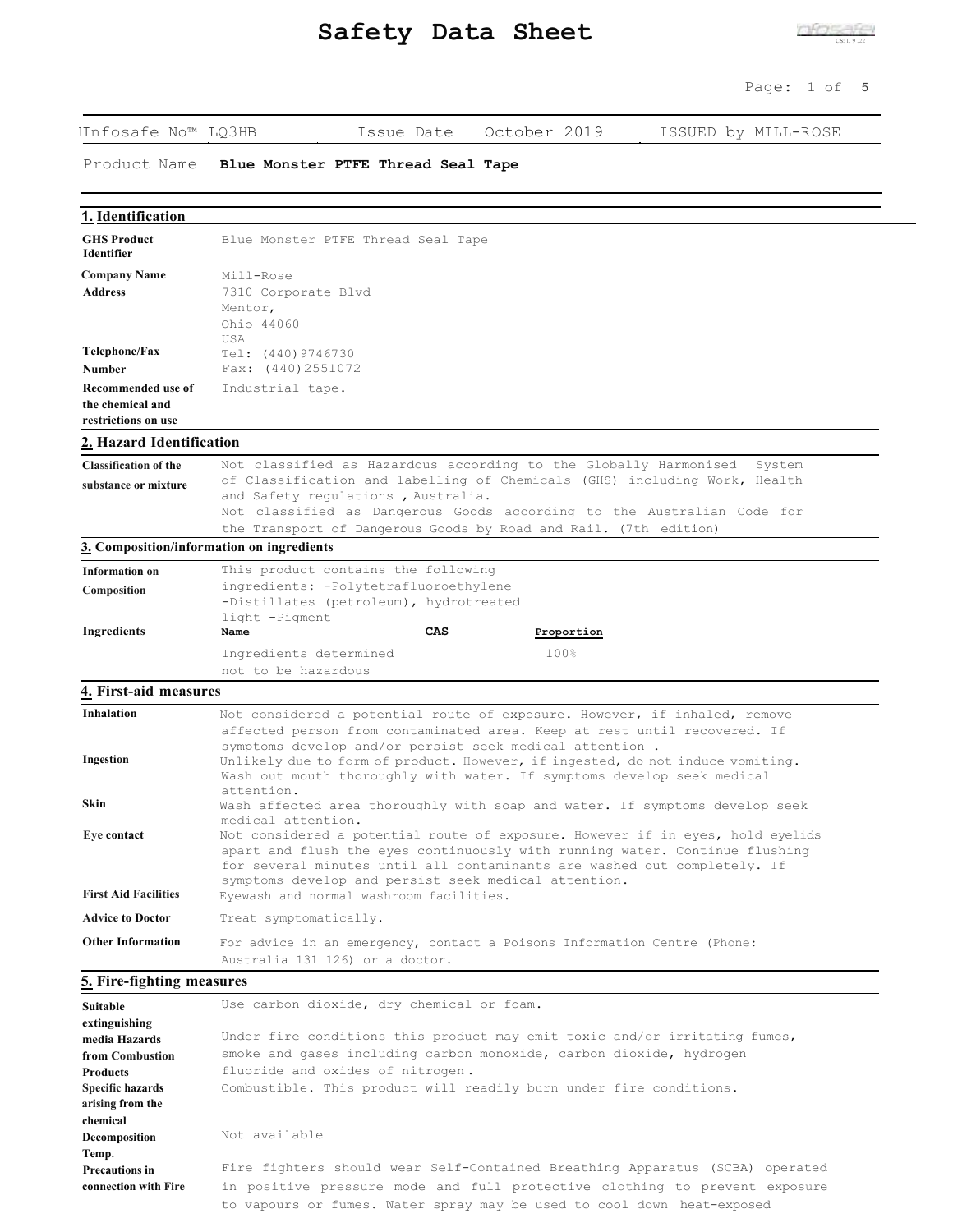| Safety Data Sheet |  |  |
|-------------------|--|--|
|-------------------|--|--|

#### Page: 2 of 5

| Infosafe No™ LQ3HB |  | Issue Date October 2019 | ISSUED by MILL-ROSE |
|--------------------|--|-------------------------|---------------------|

Product Name **Blue Monster PTFE Thread Seal Tape**

|                                                                                         | containers. Fight fire from safe location. This product shouldbe<br>prevented from entering drains and watercourses.                                                                                                                                                                                                                                                                      |
|-----------------------------------------------------------------------------------------|-------------------------------------------------------------------------------------------------------------------------------------------------------------------------------------------------------------------------------------------------------------------------------------------------------------------------------------------------------------------------------------------|
| <b>6.</b> Accidental release measures                                                   |                                                                                                                                                                                                                                                                                                                                                                                           |
| Personal precautions,<br>protective equipment<br>and emergency<br>procedures            | Wear appropriate personal protective equipment and clothing to prevent<br>exposure. Collect the material and place into a suitable labelled container.<br>Dispose of waste according to the applicable local and national regulations. If<br>contamination of sewers or waterways occurs inform the local water and waste<br>management authorities in accordance with local regulations. |
| 7. Handling and storage                                                                 |                                                                                                                                                                                                                                                                                                                                                                                           |
| <b>Precautions for</b><br><b>Safe Handling</b><br><b>Conditions for safe</b>            | Avoid exposure. Use only in a well ventilated area. Keep containers<br>tightly closed. Prevent the build up of dusts, mists or vapours in the<br>work atmosphere. Maintain high standards of personal hygiene i.e. Washing<br>hands prior to eating, drinking, smoking or using toilet facilities.<br>Store in a cool, dry, well-ventilated area, out of direct sunlight. Ensure that     |
| storage, including any<br>incom patabilities<br>Handling<br><b>Temperatures Storage</b> | storage conditions comply with applicable local and national regulations.<br>Recommended operating temperatures: -260°C to                                                                                                                                                                                                                                                                |
| Temperatures                                                                            | $+260^{\circ}$ C Store below $260^{\circ}$ C.                                                                                                                                                                                                                                                                                                                                             |

#### **8. Exposure controls/personal protection**

| Occupational                                            | No exposure value assigned for this material by Safe Work, Australia. However,                                                                                                                                                                                                                                                                                                                                                                                                                                                                                              |          |  |                 |
|---------------------------------------------------------|-----------------------------------------------------------------------------------------------------------------------------------------------------------------------------------------------------------------------------------------------------------------------------------------------------------------------------------------------------------------------------------------------------------------------------------------------------------------------------------------------------------------------------------------------------------------------------|----------|--|-----------------|
| exposure limit values                                   | the available exposure limits for decomposition products are given below:                                                                                                                                                                                                                                                                                                                                                                                                                                                                                                   |          |  |                 |
|                                                         | Safe Work, Australia Exposure Standards:                                                                                                                                                                                                                                                                                                                                                                                                                                                                                                                                    |          |  |                 |
|                                                         | NOTICES                                                                                                                                                                                                                                                                                                                                                                                                                                                                                                                                                                     |          |  |                 |
|                                                         | Hydrogen fluoride                                                                                                                                                                                                                                                                                                                                                                                                                                                                                                                                                           | 3<br>2.6 |  | Peak Limitation |
| <b>Biological</b><br><b>Limit Values</b><br>Appropriate | TWA (Time Weighted Average) The average airborne concentration of a<br>particular substance when calculated over a normal eight-hour working day,<br>for a five-day week.<br>STEL (Short Term Exposure Limit): The average airborne concentration over a<br>15 minute period which should not be exceeded at any time during a normal<br>eight-hour workday.<br>Peak Limitation: A ceiling concentration which should not be exceeded over<br>a measurement period which should be as short as possible but not exceeding<br>15 minutes.<br>No biological limits allocated. |          |  |                 |
| engineering controls                                    | Use with good general ventilation.<br>None required, when used as intended.                                                                                                                                                                                                                                                                                                                                                                                                                                                                                                 |          |  |                 |
| <b>Respiratory</b><br><b>Protection Eve</b>             |                                                                                                                                                                                                                                                                                                                                                                                                                                                                                                                                                                             |          |  |                 |
| <b>Protection</b>                                       | None required, when used as intended.                                                                                                                                                                                                                                                                                                                                                                                                                                                                                                                                       |          |  |                 |
| <b>Hand Protection</b>                                  | None required, when used as intended.                                                                                                                                                                                                                                                                                                                                                                                                                                                                                                                                       |          |  |                 |
| <b>Body Protection</b>                                  | Suitable protective work wear, e.g. cotton overalls buttoned at neck and<br>wrist is recommended.                                                                                                                                                                                                                                                                                                                                                                                                                                                                           |          |  |                 |

# **9. Physical and chemical properties**

| Appearance                   | Solid polymeric film |
|------------------------------|----------------------|
| Colour                       | Blue                 |
| Odour                        | Odourless            |
| Decomposition<br>Temperature | Not available        |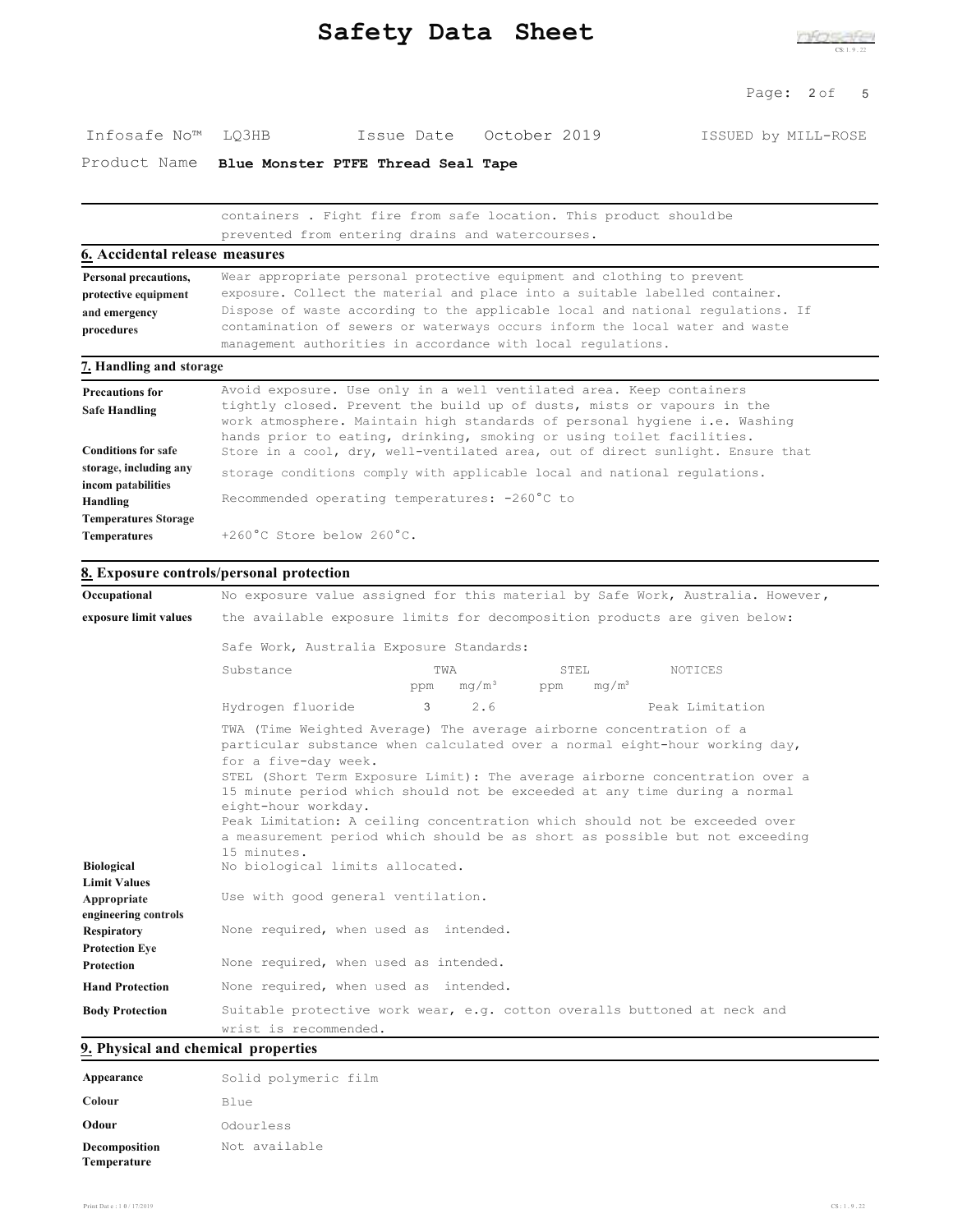| IInfosafe No™ LO3HB                              |                                    | Issue Date | October 2019 | ISSUED by MILL-ROSE |
|--------------------------------------------------|------------------------------------|------------|--------------|---------------------|
| Product Name                                     | Blue Monster PTFE Thread Seal Tape |            |              |                     |
| <b>Melting Point</b>                             | Not available                      |            |              |                     |
| <b>Boiling Point</b>                             | Not available                      |            |              |                     |
| <b>Solubility in Water</b>                       | Insoluble                          |            |              |                     |
| <b>Specific Gravity</b>                          | 2.1                                |            |              |                     |
| pН                                               | Not applicable                     |            |              |                     |
| <b>Vapour Pressure</b>                           | Not applicable                     |            |              |                     |
| <b>Vapour Density</b><br>$(Air=1)$               | Not available                      |            |              |                     |
| <b>Evaporation Rate</b>                          | Not available                      |            |              |                     |
| <b>Odour Threshold</b>                           | Not available                      |            |              |                     |
| <b>Viscosity</b>                                 | Not applicable                     |            |              |                     |
| <b>Partition Coefficient:</b><br>n-octanol/water | Not available                      |            |              |                     |
| <b>Flash Point</b>                               | Not applicable                     |            |              |                     |
| <b>Flammability</b>                              | Not flammable                      |            |              |                     |
| <b>Auto-Ignition</b><br>Temperature              | Not self igniting                  |            |              |                     |
| Explosion Limit .<br>Upper                       | Not applicable                     |            |              |                     |
| <b>Explosion Limit</b> •<br>Lower                | Not applicable                     |            |              |                     |

#### **10. Stability and reactivity**

| Reactivity                 | Reacts with incompatible materials.                                                                                                                                                                                                                                                         |
|----------------------------|---------------------------------------------------------------------------------------------------------------------------------------------------------------------------------------------------------------------------------------------------------------------------------------------|
| <b>Chemical Stability</b>  | Stable under normal conditions of storage and handling.                                                                                                                                                                                                                                     |
| <b>Conditions to Avoid</b> | Heat and sources of ignition. Temperatures >260°C without<br>adequate ventilation.                                                                                                                                                                                                          |
| Incompatible               | Strong oxidising agents. Alkali metals, extremely potent oxidisers e.g.                                                                                                                                                                                                                     |
| <b>Materials</b>           | fluorine, chlorine tri-fluoride, 80% NaOH or KOH, metal hydrides such as<br>boranes (e.g. B2H6) aluminium chloride, ammonia, certain amines (R-NH2)<br>imines (RH-NH) and 70% nitric acid at temperatures near 260°C. Do not use on<br>oxygen lines.                                        |
| <b>Hazardous</b>           | Thermal decomposition may result in the release of toxic and/or                                                                                                                                                                                                                             |
| Decomposition              | irritating fumes including carbon monoxide, hydrogen fluoride and carbon                                                                                                                                                                                                                    |
| <b>Products</b>            | dioxide. Carbonyl fluoride is the main decomposition product formed when<br>PTFE is subjected to extended exposure at normal sintering temperatures<br>$(400^{\circ}$ C). Carbonyl fluoride is immediately converted to highly corrosive<br>hydrogen fluoride in the presence of moist air. |
| Possibility of             | Reacts with incompatible materials.                                                                                                                                                                                                                                                         |
| hazardous reactions        |                                                                                                                                                                                                                                                                                             |

#### **11. Toxicological Information**

| Toxicology<br><b>Information</b> | No toxicology data available for this product.                                                                                                                                                                                                                                                                                                                                                                        |
|----------------------------------|-----------------------------------------------------------------------------------------------------------------------------------------------------------------------------------------------------------------------------------------------------------------------------------------------------------------------------------------------------------------------------------------------------------------------|
|                                  | No toxicity was observed in male/female rats fed PTFE (up to 25%) for 90 days.<br>Local sarcomas were induced in mice and rats implanted subcutaneously or                                                                                                                                                                                                                                                            |
|                                  | intraperitoneally with PTFE. However, this is not considered relevant to<br>normal industrial usage.                                                                                                                                                                                                                                                                                                                  |
| Ingestion                        | Ingestion unlikely due to form of product. Ingestion of this product may<br>irritate the qastric tract causing nausea and vomiting.                                                                                                                                                                                                                                                                                   |
| <b>Inhalation</b>                | No adverse effects expected. The material is not normally an inhalation hazard<br>at temperatures below 260°C as it remains an inert solid. However, exposure to<br>thermal degradation products at temperatures above 260°C or fumes from tobacco<br>contaminated with particles of the product may result in polymer fume fever or<br>influenza-like symtoms (chills, headaches, difficulty in breathing and fever) |
|                                  | Symptoms may appear several hours after exposure but will disappear within                                                                                                                                                                                                                                                                                                                                            |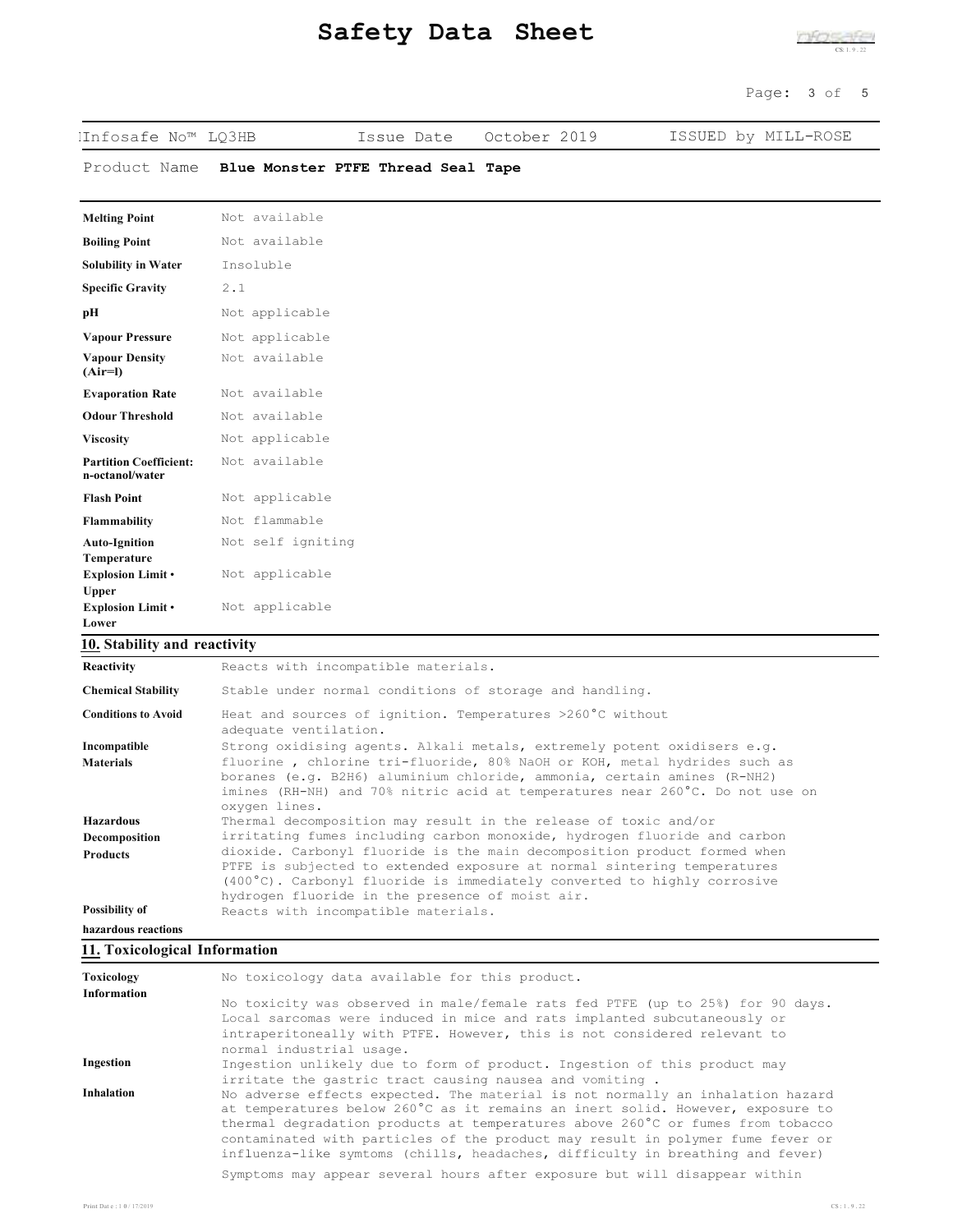# **Safety Data Sheet** Constants Constants

#### Page: 4 of 5

| Infosafe No™ LO3HB |  | Issue Date October 2019 | ISSUED by MILL-ROSE |
|--------------------|--|-------------------------|---------------------|
|                    |  |                         |                     |

Product Name **Blue Monster PTFE Thread Seal Tape**

| <b>Skin</b>                              | 24-48 hours. There are exposure standards for decomposition products.<br>May be irritating to skin. The symptoms may include redness, itching<br>and swelling. |
|------------------------------------------|----------------------------------------------------------------------------------------------------------------------------------------------------------------|
| Eve                                      | Eye contact may cause mechanical irritation. May result in mild abrasion.                                                                                      |
| <b>Respiratory</b><br>sensitisation Skin | Not expected to be a respiratory sensitiser.                                                                                                                   |
| <b>Sensitisation</b>                     | Not expected to be a skin sensitiser.                                                                                                                          |
| Germ cell<br>mutagenicity                | Not considered to be a mutagenic hazard.                                                                                                                       |
| Carcinogenicity                          | Polytetrafluoroethylene is listed as a Group 3: Not classifiable as to                                                                                         |
|                                          | carcinogenicity to humans according to International Agency for Research<br>on Cancer (IARC).                                                                  |
| Reproductive                             | Not considered to be toxic to reproduction.                                                                                                                    |
| <b>Toxicity STOT</b>                     |                                                                                                                                                                |
| single exposure                          | Not expected to cause toxicity to a specific target organ.                                                                                                     |
| <b>STOT-repated</b>                      | Not expected to cause toxicity to a specific target organ.                                                                                                     |
| exposure                                 | Not considered to be an aspiration hazard.                                                                                                                     |

# **12. Ecological information**

| Ecotoxicity                      | No ecological data are available for this material.          |
|----------------------------------|--------------------------------------------------------------|
| Persistence and<br>degradability | Not available                                                |
| <b>Mobility</b>                  | Not available                                                |
| <b>Bioaccumulative</b>           | Not available                                                |
| Potential                        |                                                              |
| <b>Other Adverse</b>             | Not available                                                |
| <b>Effects</b>                   |                                                              |
| Environmental                    | Prevent this material entering waterways, drains and sewers. |
| Protection                       |                                                              |
|                                  |                                                              |

# **13. Disposal considerations**

| <b>Disposal</b>                                     | The disposal of the spilled or waste material must be done in accordance with |  |  |
|-----------------------------------------------------|-------------------------------------------------------------------------------|--|--|
| <b>Considerations</b>                               | applicable local and national requiations.                                    |  |  |
| $14.5$ There is no contribution of the $\mathbf{r}$ |                                                                               |  |  |

### **14. Transport information**

| <b>Transport</b>                | Road and Rail Transport                                                                                                                                                                          |
|---------------------------------|--------------------------------------------------------------------------------------------------------------------------------------------------------------------------------------------------|
| <b>Information</b>              | Not classified as Dangerous Goods according to the Australian Code for the                                                                                                                       |
|                                 | Transport of Dangerous Goods by Road and Rail (ADG Code) (7th edition).                                                                                                                          |
|                                 | Marine Transport (IMO/IMDG):<br>Not classified as Dangerous Goods by the criteria of the International<br>Maritime Dangerous Goods Code (IMDG Code) for transport by sea.                        |
| <b>IMDG Marine</b><br>pollutant | Air Transport (ICAO/IATA):<br>Not classified as Dangerous Goods by the criteria of the International Air<br>Transport Association (IATA) Dangerous Goods Regulations for transport by<br>air. No |
| 15. Regulatory information      |                                                                                                                                                                                                  |

| Regulatory              | Not classified as Hazardous according to the Globally Harmonised System                                                         |
|-------------------------|---------------------------------------------------------------------------------------------------------------------------------|
| <b>Information</b>      | of Classification and labelling of Chemicals (GHS) including Work, Health<br>and Safety regulations, Australia.                 |
|                         | Not classified as a Scheduled Poison accord ing to the Standard for the<br>Uniform Scheduling of Medicines and Poisons (SUSMP). |
| <b>Poisons Schedule</b> | Not Scheduled                                                                                                                   |